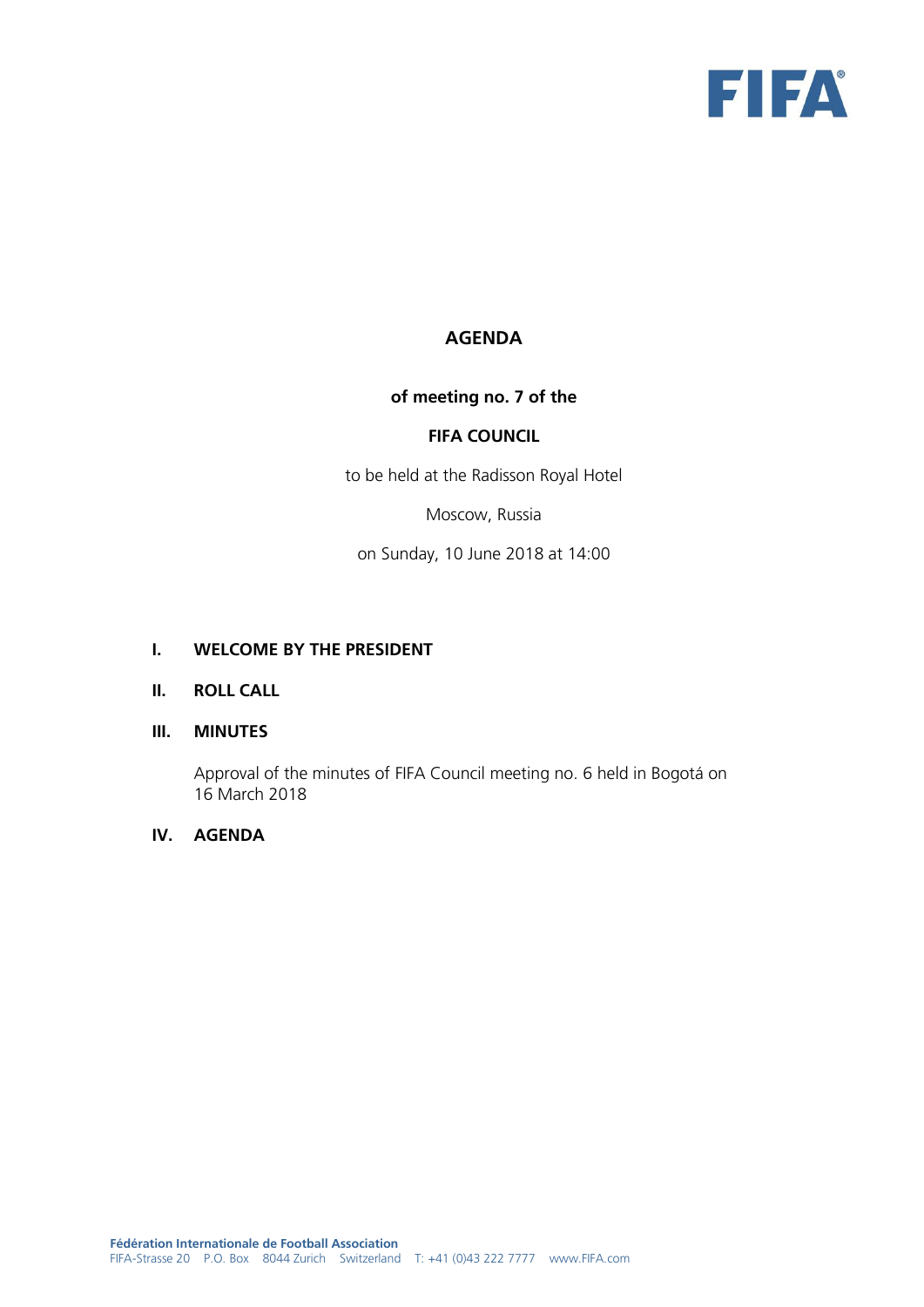

# **1. President's remarks**

#### **2. Bureau of the Council**

- 2.1. Ratification of the decision of the Bureau of the Council of 29 March 2018 to establish the Congress Review Working Group for Football Federation Australia
- 2.2. Ratification of the decision of the Bureau of the Council of 24 April 2018 to extend the mandate of the Honduran Football Association normalisation committee until 15 March 2019
- 2.3. Ratification of the decision of the Bureau of the Council of 26 April 2018 to extend the mandate of the Malian Football Association normalisation committee until 31 October 2018
- 2.4. Ratification of the decision of the Bureau of the Council of 30 April 2018 to grant a special exemption for the final matches of the group stage of the *CONMEBOL Libertadores 2018*
- 2.5. Ratification of the decision of the Bureau of the Council of 18 May 2018 regarding the situation of the Guatemalan Football Association

# **3. Committee reports**

- 3.1. Finance Committee Report on the meeting in Moscow on 9 June 2018
- 3.2. Development Committee Report on the Bureau meeting in Zurich on 17 April 2018 and the committee meeting in Zurich on 4 June 2018
- 3.3. Audit and Compliance Committee Report on the meeting in Moscow on 10 June 2018
- 3.4. FIFA competitions and related matters
	- 3.4.1. Media and Marketing Regulations for the FIFA U-17 Women's World Cup Uruguay 2018
	- 3.4.2. Media and Marketing Regulations for the FIFA U-20 Women's World Cup France 2018
	- 3.4.3. Media and Marketing Regulations for the FIFA Club World Cup UAE 2018
	- 3.4.4. Slot allocation for the FIFA U-17 World Cup Peru 2019
	- 3.4.5. Tournament dates for the FIFA U-17 World Cup Peru 2019
	- 3.4.6. Slot allocation for the FIFA U-20 World Cup Poland 2019
	- 3.4.7. Tournament dates for the FIFA U-20 World Cup Poland 2019
	- 3.4.8. Slot allocation for the FIFA Futsal World Cup 2020
	- 3.4.9. FIFA/Coca-Cola World Ranking formula